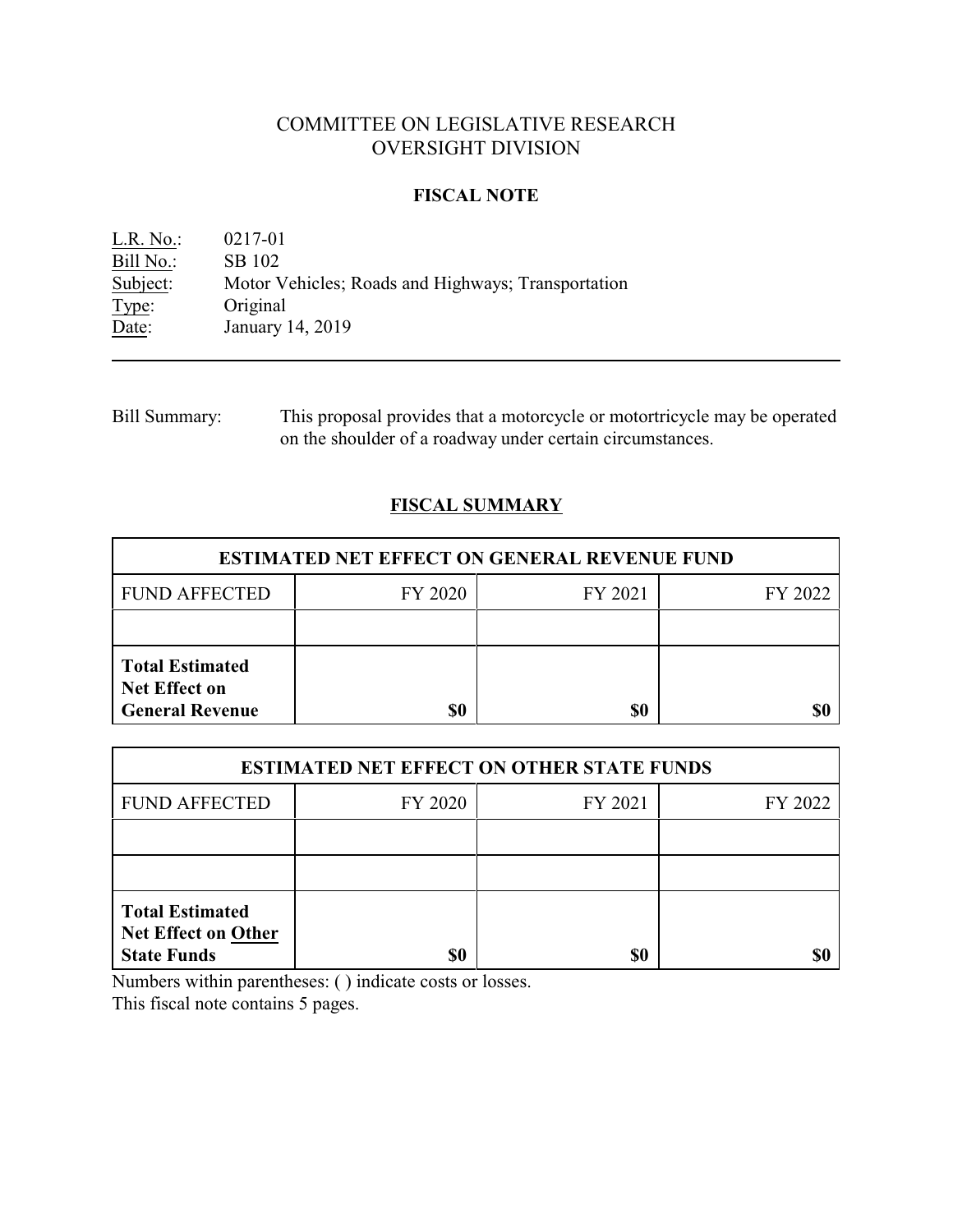L.R. No. 0217-01 Bill No. SB 102 Page 2 of 5 January 14, 2019

| <b>ESTIMATED NET EFFECT ON FEDERAL FUNDS</b>                        |         |         |         |  |  |
|---------------------------------------------------------------------|---------|---------|---------|--|--|
| <b>FUND AFFECTED</b>                                                | FY 2020 | FY 2021 | FY 2022 |  |  |
|                                                                     |         |         |         |  |  |
|                                                                     |         |         |         |  |  |
| <b>Total Estimated</b><br>Net Effect on All<br><b>Federal Funds</b> | \$0     | \$0     |         |  |  |

| <b>ESTIMATED NET EFFECT ON FULL TIME EQUIVALENT (FTE)</b>    |         |         |         |  |
|--------------------------------------------------------------|---------|---------|---------|--|
| <b>FUND AFFECTED</b>                                         | FY 2020 | FY 2021 | FY 2022 |  |
|                                                              |         |         |         |  |
|                                                              |         |         |         |  |
| <b>Total Estimated</b><br><b>Net Effect on</b><br><b>FTE</b> |         |         |         |  |

 $\Box$  Estimated Net Effect (expenditures or reduced revenues) expected to exceed \$100,000 in any of the three fiscal years after implementation of the act.

| <b>ESTIMATED NET EFFECT ON LOCAL FUNDS</b> |         |         |         |
|--------------------------------------------|---------|---------|---------|
| <b>FUND AFFECTED</b>                       | FY 2020 | FY 2021 | FY 2022 |
| <b>Local Government</b>                    | \$0     | \$0     | \$0     |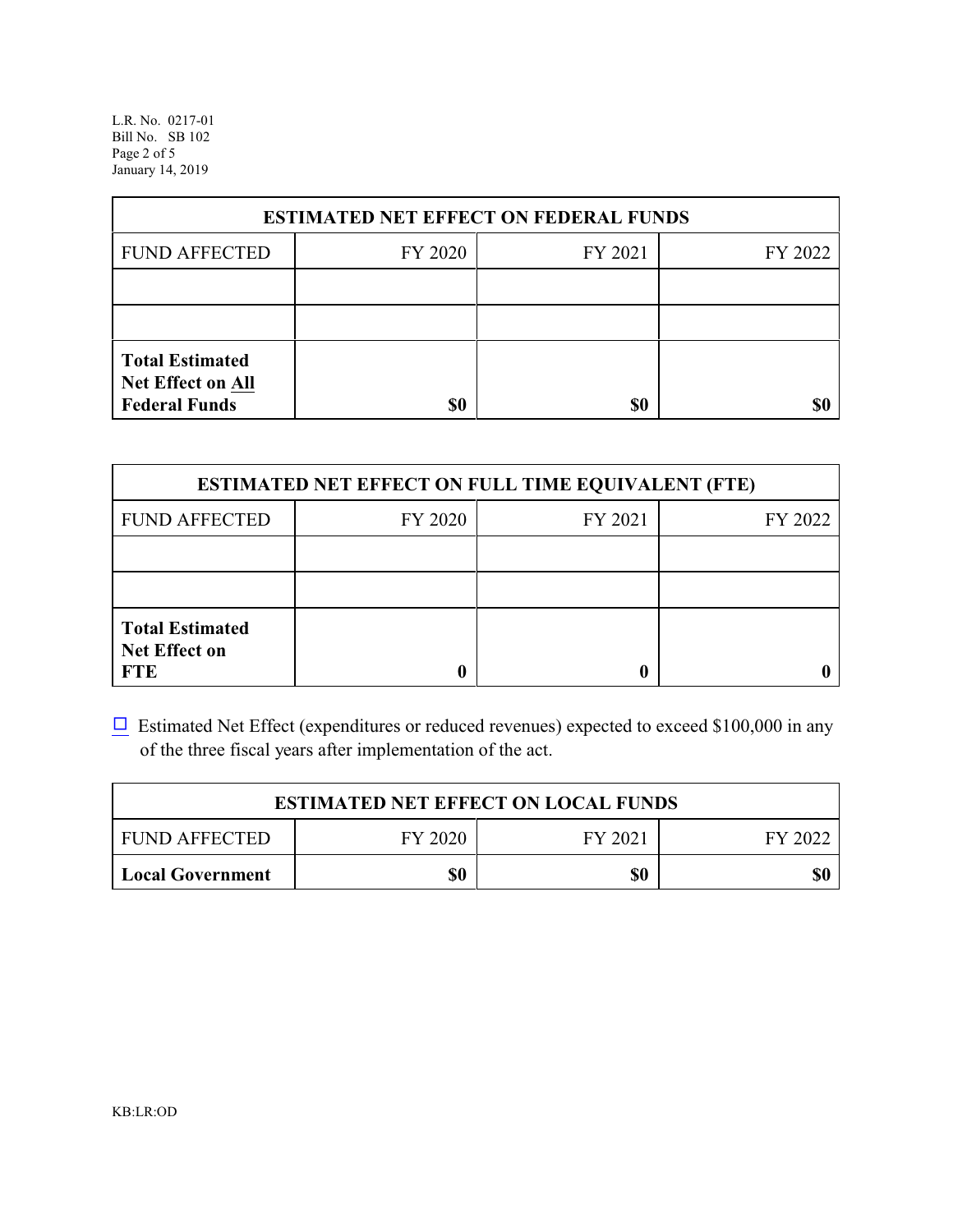### **FISCAL ANALYSIS**

### ASSUMPTION

Officials from the **Department of Transportation** and **Department of Public Safety - Missouri Highway Patrol** each assume the proposal will have no fiscal impact on their respective organizations. **Oversight** does not have any information to the contrary; therefore will reflect a zero impact on the fiscal note for the aforementioned agencies.

Officials at the **Department of Revenue (DOR)** assume the following regarding this proposal:

## §304.015.2(5)

Allows motorcycles and motortricycles as such term is defined in §302.180, to operate on the shoulder of state limited access highways and interstate highways when traffic has slowed below 30 miles per hour.

Motorcycles and motortricycles, shall not exceed the lesser of 35 miles per hour or 10 miles per hour in excess of the flow of traffic. This subsection shall not be construed to permit operation of a motor vehicle in excess of a posted speed limit.

#### *Administrative Impact*

To implement the proposed changes, the Department will be required to:

- Work with the Missouri State Highway Patrol (MSHP) to modify the Missouri Driver Guide to include information related to the changes allowing motorcycles and motortricycles to drive on the shoulder of the highways as outlined (online and printed versions).
- Work with MSHP to modify the Motorcycle Manual to include the information related to the changes allowing motorcycles and motortricycles to drive on the shoulder of the highway as outlined.

#### FY 2020 - Driver License Bureau

| Management Analysis Spec II | 15 hrs. @ \$20.57 per hr. | $=$ \$309 |
|-----------------------------|---------------------------|-----------|
| Revenue Manager             | 10 hrs. @ \$20.59 per hr. | $=$ \$206 |
| Total                       |                           | $=$ \$515 |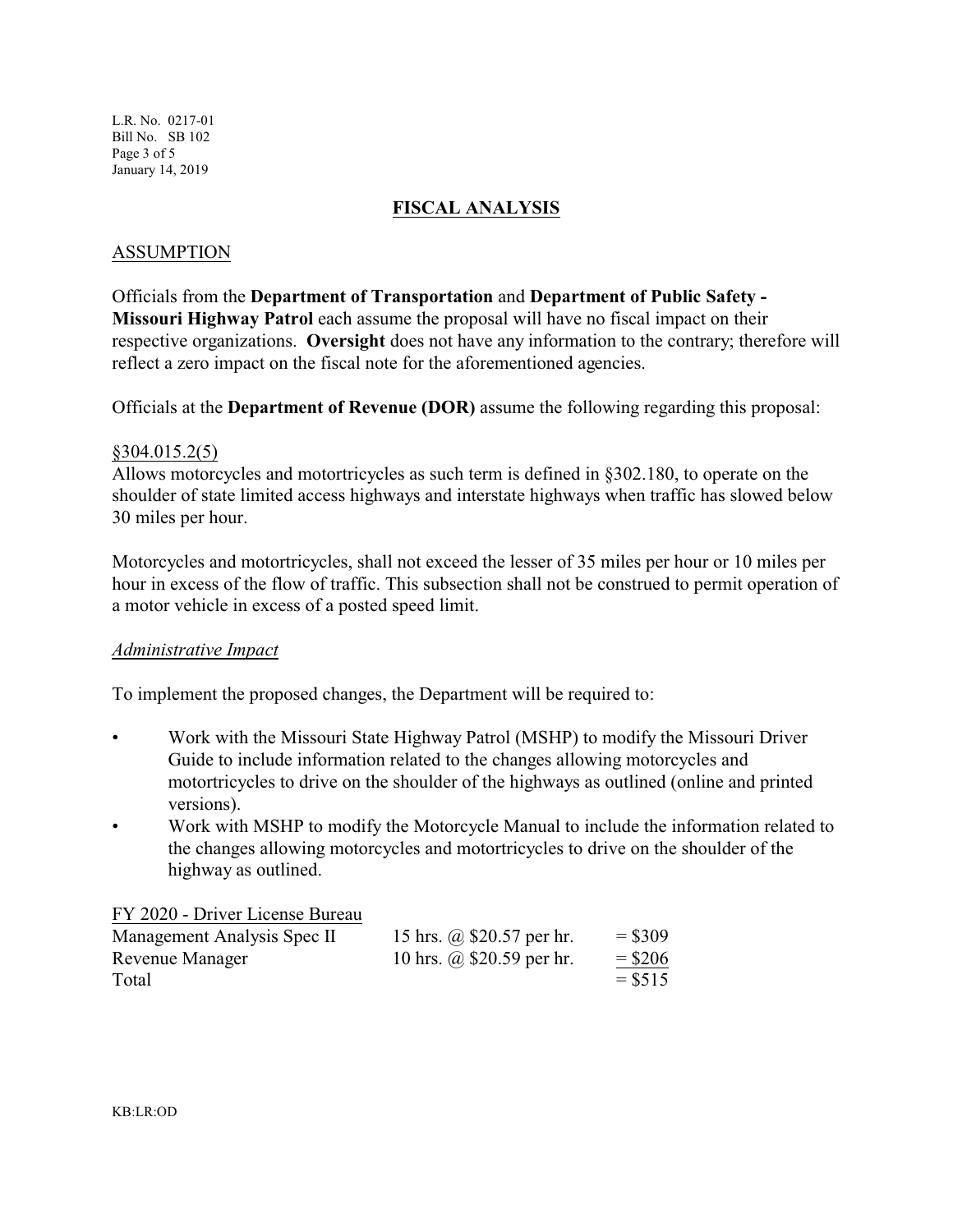L.R. No. 0217-01 Bill No. SB 102 Page 4 of 5 January 14, 2019

ASSUMPTION (continued)

| <b>Total Costs</b>                  |                           | $=$ \$1,088            |
|-------------------------------------|---------------------------|------------------------|
| Management Analysis Spec I<br>Total | 15 hrs. @ \$18.42 per hr. | $=$ \$276<br>$=$ \$573 |
| <b>Administrative Analyst III</b>   | 15 hrs. @ \$19.80 per hr. | $=$ \$297              |
| FY 2020 - Personnel Service Bureau  |                           |                        |

The Department anticipates that we will be able to use existing staff to make the program changes; therefore, there will be no direct impact.

Officials from the **Department of Corrections**, **Office of Prosecution Services**, **Office of the State Courts Administrator** and **Office of the State Public Defender** each assume the proposal will have no fiscal impact on their respective organizations. **Oversight** does not have any information to the contrary; therefore will reflect a zero impact on the fiscal note for the aforementioned agencies.

| FISCAL IMPACT - State Government | FY 2020<br>$(10 \text{ Mo.})$ | FY 2021    | FY 2022    |
|----------------------------------|-------------------------------|------------|------------|
|                                  | <u>\$0</u>                    | <u>\$0</u> | <u>\$0</u> |
| FISCAL IMPACT - Local Government | FY 2020<br>$(10 \text{ Mo.})$ | FY 2021    | FY 2022    |
|                                  | <u>\$0</u>                    | <u>\$0</u> | <u>\$0</u> |

## FISCAL IMPACT - Small Business

No direct fiscal impact to small businesses would be expected as a result of this proposal.